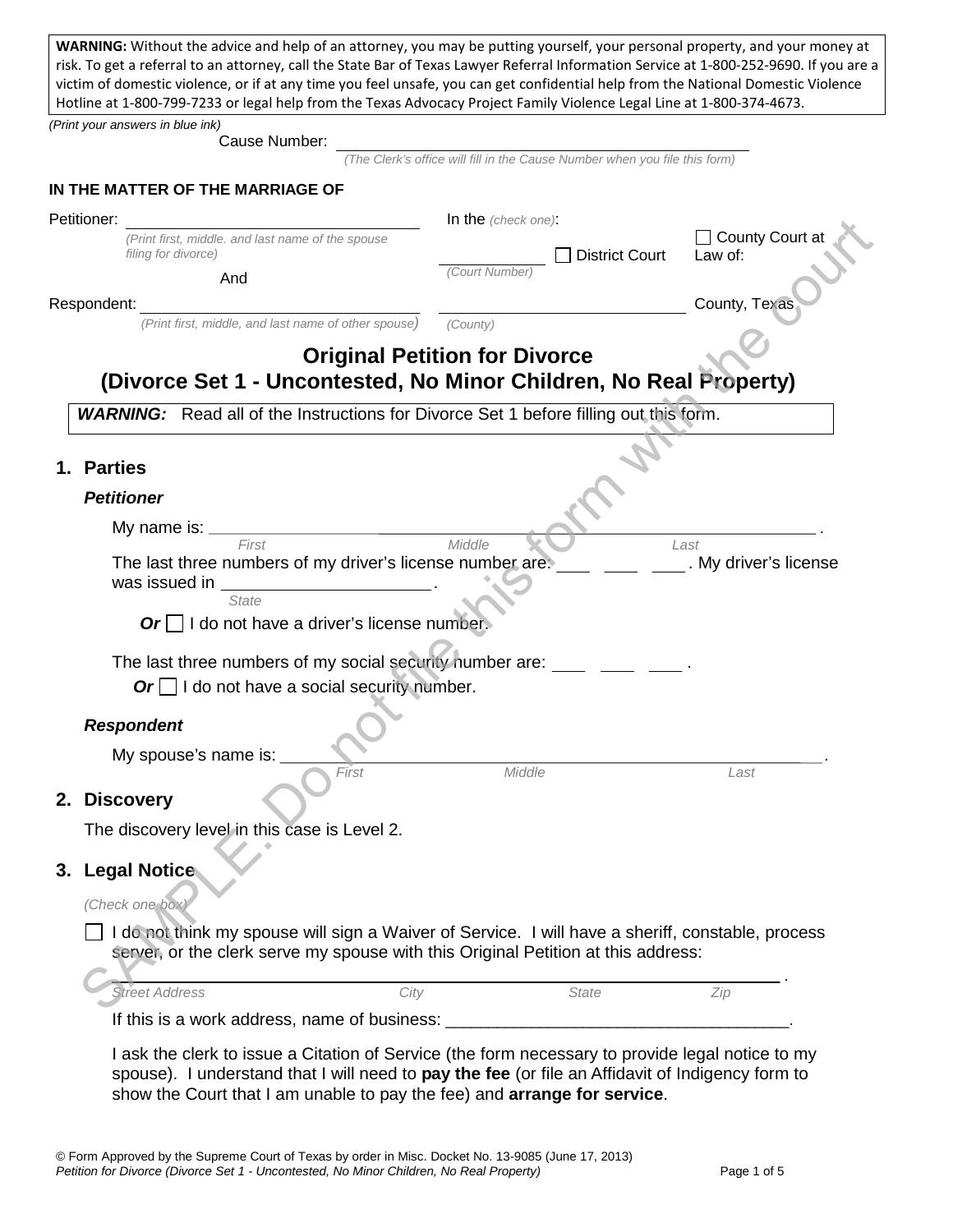I think my spouse will sign a Waiver of Service. Do not send a sheriff, constable, or process server to serve my spouse with this Original Petition.

If my spouse does not sign a Waiver of Service, I will ask a sheriff, constable, process server, or the clerk to serve my spouse with this Original Petition at this address:

| <b>Street Address</b>                        | Citv | State |  |
|----------------------------------------------|------|-------|--|
| If this is a work address, name of business: |      |       |  |

*Name of business*

I will ask the clerk to issue the Citation of Service (the form necessary to provide legal notice to my spouse). I understand that I will need to **pay the fee** (or file an Affidavit of Indigency form to show the Court that I am unable to pay the fee) and **arrange for service**. I will ask the clerk to issue the Clation of Sarving the form necessary to provide legal notice to<br>my spouse}. I understand that I will need to **pay the fee** (or file an Affidavit of Indigency form in<br>show the Court that

## **4. Jurisdiction**

**County of Residence**: *(Check all boxes that apply)*

 $\Box$  I have lived in this county for the last 90 days.

|  | $\Box$ My spouse has lived in this county for the last 90 days. |  |  |  |  |  |
|--|-----------------------------------------------------------------|--|--|--|--|--|
|--|-----------------------------------------------------------------|--|--|--|--|--|

 $\Box$  I am serving in the armed forces outside of Texas, but this county has been the home county of either my spouse or me for at least 90 days.

 $\Box$  I have accompanied my spouse who is serving in the armed forces outside of Texas, but this county has been the home county of either my spouse or me for at least 90 days.

 $\Box$  None of the above apply.

**State of Residence**: *(Check all boxes that apply)*

 $\Box$  I have lived in Texas for the last six months

 $\Box$  My spouse has lived in Texas for the last six months.

 $\Box$  My spouse does not reside in Texas but Texas is the last state where we lived together as a married couple. This petition is filed less than two years after we separated.

 $\Box$  I am serving in the armed forces outside of Texas, but Texas is the home state of either my spouse or me and has been for at least six months.

 $\vert \cdot \vert$  I have accompanied my spouse who is serving in the armed forces outside of Texas, but Texas is the home state of either my spouse or me and has been for at least six months.

 $\Box$  None of the above apply.

# **5. Protective Order Statement**

*(Select Option A, B, or C and check the appropriate box(es).)* 

# *A. No Protective Order –*

**I do not** have a Protective Order against my spouse and I have not asked for one.

AND

My spouse **does not** have a Protective Order against me and has not asked for one.

#### *B. Pending Protective Order –*

I **have** filed paperwork asking for a Protective Order against my spouse, but a judge has not decided if I should get it. I asked for a Protective Order on *in all pate Filed* **in in in**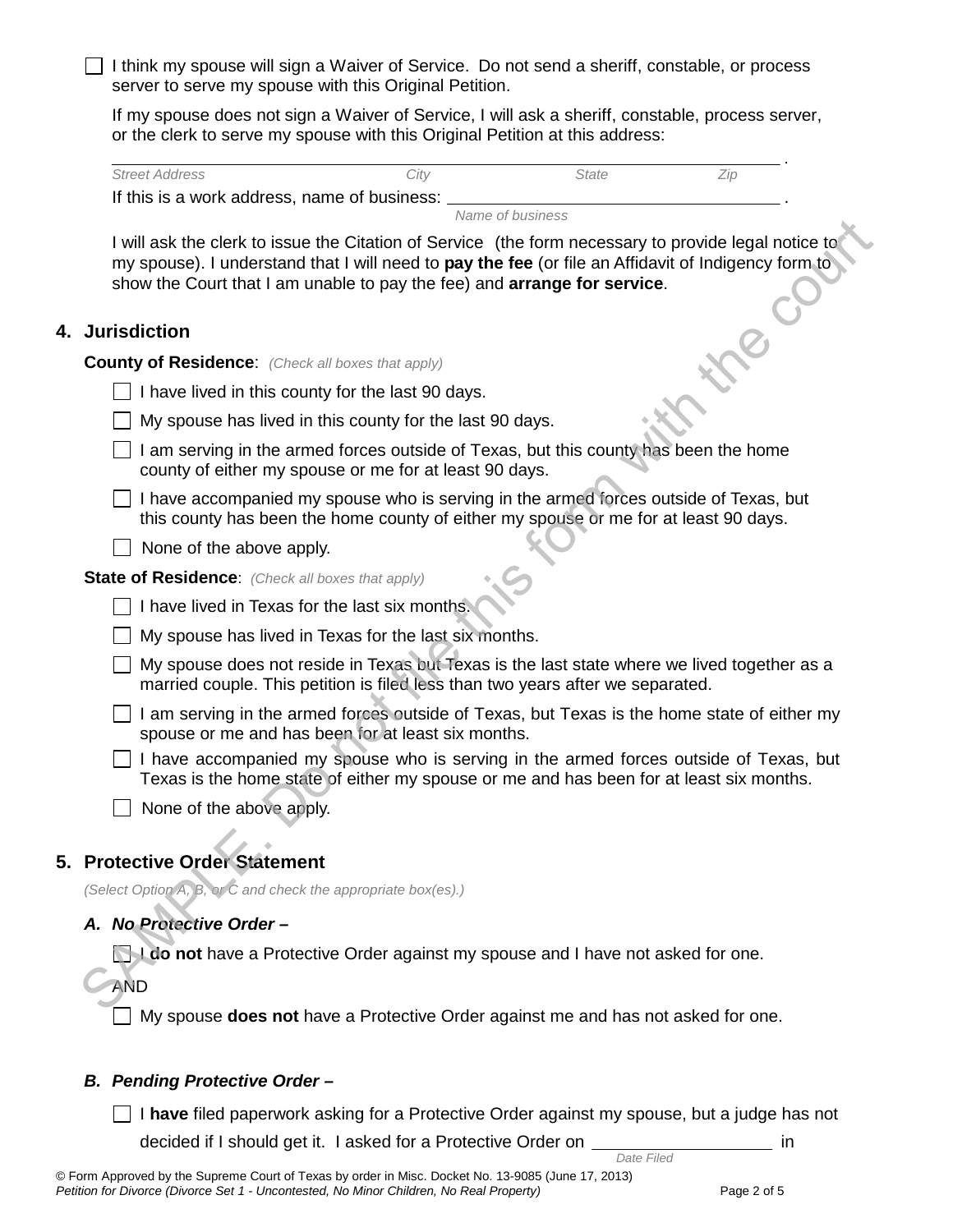|             |                                     |                                                                                                   |              | . The cause number is                                                                                                                                                                                                                                                                                                                                                                                                           |                                                                                                       |
|-------------|-------------------------------------|---------------------------------------------------------------------------------------------------|--------------|---------------------------------------------------------------------------------------------------------------------------------------------------------------------------------------------------------------------------------------------------------------------------------------------------------------------------------------------------------------------------------------------------------------------------------|-------------------------------------------------------------------------------------------------------|
|             | County                              |                                                                                                   | <b>State</b> |                                                                                                                                                                                                                                                                                                                                                                                                                                 |                                                                                                       |
|             |                                     | If I get the Protective Order, I will file a copy of it before any hearings in this divorce.      |              |                                                                                                                                                                                                                                                                                                                                                                                                                                 |                                                                                                       |
|             |                                     | My spouse has filed paperwork asking to get a Protective Order against me, but a judge            |              |                                                                                                                                                                                                                                                                                                                                                                                                                                 |                                                                                                       |
|             |                                     | has not decided if my spouse will get it. My spouse asked for a Protective Order on               |              |                                                                                                                                                                                                                                                                                                                                                                                                                                 |                                                                                                       |
|             |                                     |                                                                                                   |              |                                                                                                                                                                                                                                                                                                                                                                                                                                 |                                                                                                       |
|             | Date Filed                          | County                                                                                            |              | $\frac{1}{\sqrt{1-\frac{1}{2}}}\frac{1}{\sqrt{1-\frac{1}{2}}}\frac{1}{\sqrt{1-\frac{1}{2}}}\frac{1}{\sqrt{1-\frac{1}{2}}}\frac{1}{\sqrt{1-\frac{1}{2}}}\frac{1}{\sqrt{1-\frac{1}{2}}}\frac{1}{\sqrt{1-\frac{1}{2}}}\frac{1}{\sqrt{1-\frac{1}{2}}}\frac{1}{\sqrt{1-\frac{1}{2}}}\frac{1}{\sqrt{1-\frac{1}{2}}}\frac{1}{\sqrt{1-\frac{1}{2}}}\frac{1}{\sqrt{1-\frac{1}{2}}}\frac{1}{\sqrt{1-\frac{1}{2}}}\frac{1}{\sqrt{1-\frac{$ | The cause                                                                                             |
|             | number is                           |                                                                                                   |              |                                                                                                                                                                                                                                                                                                                                                                                                                                 | Let us a spouse gets the Protective Order, I will file a                                              |
|             |                                     | Cause Number<br>copy of it before any hearings in this divorce.                                   |              |                                                                                                                                                                                                                                                                                                                                                                                                                                 |                                                                                                       |
|             |                                     |                                                                                                   |              |                                                                                                                                                                                                                                                                                                                                                                                                                                 |                                                                                                       |
|             | C. Protective Order in Place -      |                                                                                                   |              |                                                                                                                                                                                                                                                                                                                                                                                                                                 |                                                                                                       |
|             |                                     | I do have a Protective Order against my spouse. I got the Protective Order in                     |              |                                                                                                                                                                                                                                                                                                                                                                                                                                 |                                                                                                       |
|             |                                     |                                                                                                   |              |                                                                                                                                                                                                                                                                                                                                                                                                                                 | Countv<br>The cause number for the Protective Order                                                   |
|             | State                               | Date Ordered                                                                                      |              |                                                                                                                                                                                                                                                                                                                                                                                                                                 |                                                                                                       |
|             | is<br>Cause Number                  | Either I have attached a copy of the Protective Order to this                                     |              |                                                                                                                                                                                                                                                                                                                                                                                                                                 |                                                                                                       |
|             |                                     | Original Petition or I will file a copy of it with the court before any hearings in this divorce. |              |                                                                                                                                                                                                                                                                                                                                                                                                                                 |                                                                                                       |
|             |                                     |                                                                                                   |              |                                                                                                                                                                                                                                                                                                                                                                                                                                 |                                                                                                       |
|             |                                     | My spouse does have a Protective Order against me. The Order was made in                          |              |                                                                                                                                                                                                                                                                                                                                                                                                                                 | County                                                                                                |
|             |                                     | on                                                                                                |              |                                                                                                                                                                                                                                                                                                                                                                                                                                 | The cause number for the Protective Order                                                             |
|             | State<br>IS <b>Santa</b>            | Date Ordered<br>________. Either I have attached a copy of the Protective Order to this           |              |                                                                                                                                                                                                                                                                                                                                                                                                                                 |                                                                                                       |
|             | Cause Number                        |                                                                                                   |              |                                                                                                                                                                                                                                                                                                                                                                                                                                 |                                                                                                       |
|             |                                     | Original Petition or I will file a copy of it with the court before any hearings in this divorce. |              |                                                                                                                                                                                                                                                                                                                                                                                                                                 |                                                                                                       |
|             |                                     |                                                                                                   |              |                                                                                                                                                                                                                                                                                                                                                                                                                                 |                                                                                                       |
|             |                                     | 6. Marriage and Grounds for Divorce                                                               |              |                                                                                                                                                                                                                                                                                                                                                                                                                                 |                                                                                                       |
|             |                                     | My spouse and I got married on or about:                                                          | Month<br>Day | Year                                                                                                                                                                                                                                                                                                                                                                                                                            |                                                                                                       |
|             |                                     |                                                                                                   |              |                                                                                                                                                                                                                                                                                                                                                                                                                                 | The marriage has become insupportable due to discord or conflict of personalities that destroys the   |
|             |                                     |                                                                                                   |              |                                                                                                                                                                                                                                                                                                                                                                                                                                 | legitimate ends of the marital relationship and prevents any reasonable expectation of reconciliation |
|             |                                     |                                                                                                   |              |                                                                                                                                                                                                                                                                                                                                                                                                                                 |                                                                                                       |
| 7. Children |                                     |                                                                                                   |              |                                                                                                                                                                                                                                                                                                                                                                                                                                 |                                                                                                       |
|             |                                     |                                                                                                   |              |                                                                                                                                                                                                                                                                                                                                                                                                                                 | My spouse and I do not have any biological or adopted children together who are under the age of      |
| 18.         |                                     |                                                                                                   |              |                                                                                                                                                                                                                                                                                                                                                                                                                                 |                                                                                                       |
|             | older and are still in high school. | My spouse and I do not have any biological or adopted children together who are 18 years old or   |              |                                                                                                                                                                                                                                                                                                                                                                                                                                 |                                                                                                       |
|             |                                     | My spouse and I do not have any disabled children of any age.                                     |              |                                                                                                                                                                                                                                                                                                                                                                                                                                 |                                                                                                       |
|             |                                     | The wife has not had a child by another man since the date of marriage.                           |              |                                                                                                                                                                                                                                                                                                                                                                                                                                 |                                                                                                       |
|             | The wife is not pregnant.           |                                                                                                   |              |                                                                                                                                                                                                                                                                                                                                                                                                                                 |                                                                                                       |
|             |                                     |                                                                                                   |              |                                                                                                                                                                                                                                                                                                                                                                                                                                 |                                                                                                       |

#### **7. Children**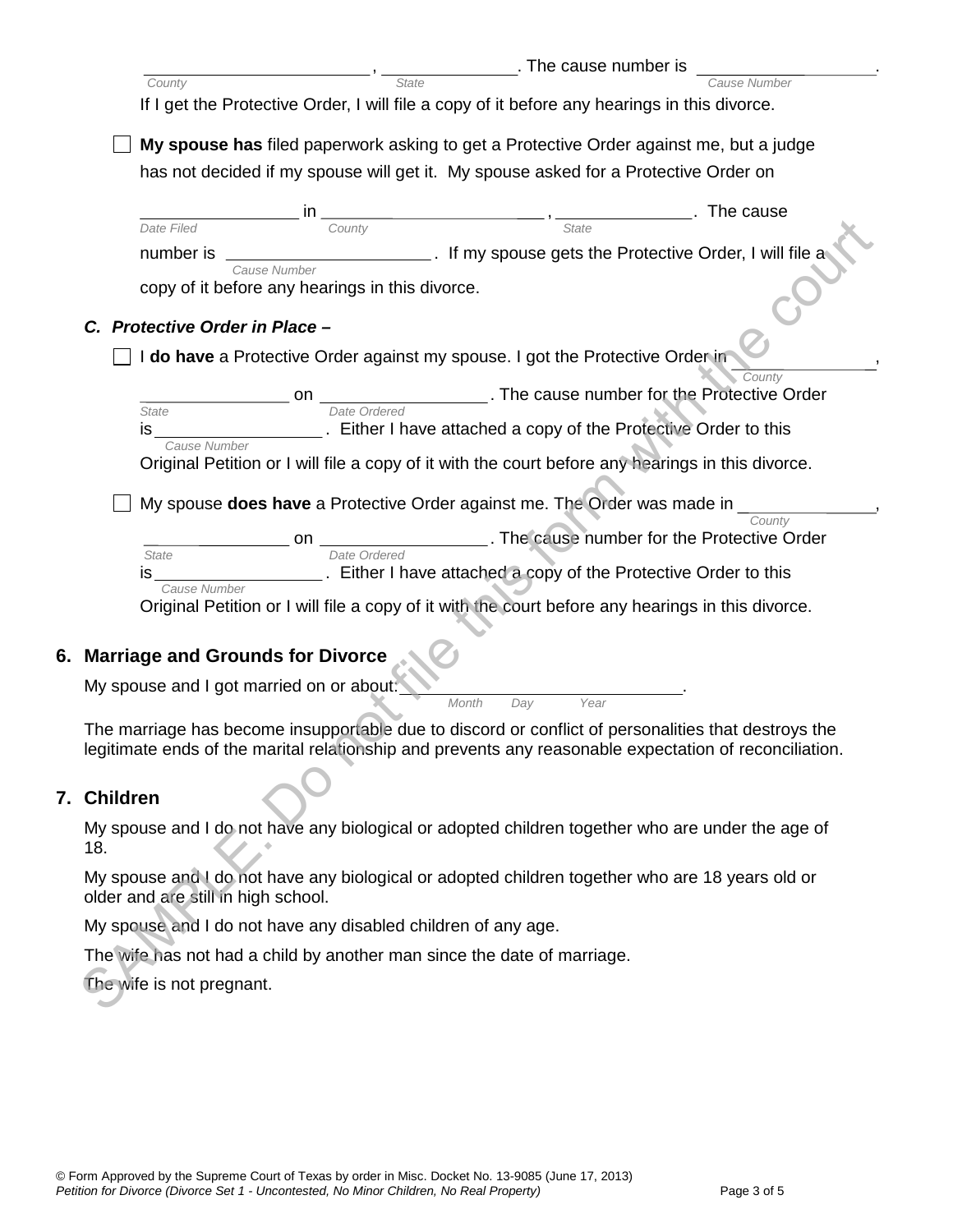# **8. Property and Debts**

#### *Community Property*

My spouse and I will try to make an agreement about how to divide the personal property and debts we acquired during our marriage. If we cannot agree, I ask the Court to divide our personal property and debts according to Texas law.

#### *Separate Personal Property*

I own the following separate personal property. I owned this personal property *before* I was married or I received this personal property as a gift or inheritance *during* my marriage.

#### 1. **Cars, trucks, motorcycles or other vehicles**

|      | 1. Cars, trucks, motorcycles or other vehicles      |                                                                      |                                                                                                 |  |  |  |
|------|-----------------------------------------------------|----------------------------------------------------------------------|-------------------------------------------------------------------------------------------------|--|--|--|
|      | I owned these vehicles before marriage:             |                                                                      |                                                                                                 |  |  |  |
| Year | Make                                                | Model                                                                | Vehicle Identification No. [VIN]                                                                |  |  |  |
|      |                                                     |                                                                      |                                                                                                 |  |  |  |
|      |                                                     |                                                                      |                                                                                                 |  |  |  |
|      | I received these vehicles as a gift or inheritance: |                                                                      |                                                                                                 |  |  |  |
| Year | Make                                                | Model                                                                | Vehicle Identification No. [VIN]                                                                |  |  |  |
|      |                                                     |                                                                      |                                                                                                 |  |  |  |
|      |                                                     |                                                                      |                                                                                                 |  |  |  |
|      |                                                     |                                                                      |                                                                                                 |  |  |  |
|      |                                                     |                                                                      |                                                                                                 |  |  |  |
|      | 2. Other Money or Personal Property                 |                                                                      |                                                                                                 |  |  |  |
|      |                                                     | I owned the following money or personal property before my marriage: |                                                                                                 |  |  |  |
|      |                                                     |                                                                      |                                                                                                 |  |  |  |
|      |                                                     |                                                                      |                                                                                                 |  |  |  |
|      |                                                     |                                                                      |                                                                                                 |  |  |  |
|      |                                                     |                                                                      |                                                                                                 |  |  |  |
|      |                                                     |                                                                      |                                                                                                 |  |  |  |
|      |                                                     |                                                                      |                                                                                                 |  |  |  |
|      |                                                     |                                                                      | I inherited or received as a gift the following money or personal property during my marriage:  |  |  |  |
|      |                                                     |                                                                      |                                                                                                 |  |  |  |
|      |                                                     |                                                                      |                                                                                                 |  |  |  |
|      |                                                     |                                                                      |                                                                                                 |  |  |  |
|      |                                                     |                                                                      |                                                                                                 |  |  |  |
|      |                                                     |                                                                      | I received the following money recovery for personal injuries that occurred during the marriage |  |  |  |
|      | that is not for lost wages or medical expenses:     |                                                                      |                                                                                                 |  |  |  |

I ask the Court to confirm this personal property as my separate personal property in my Final Decree of Divorce.